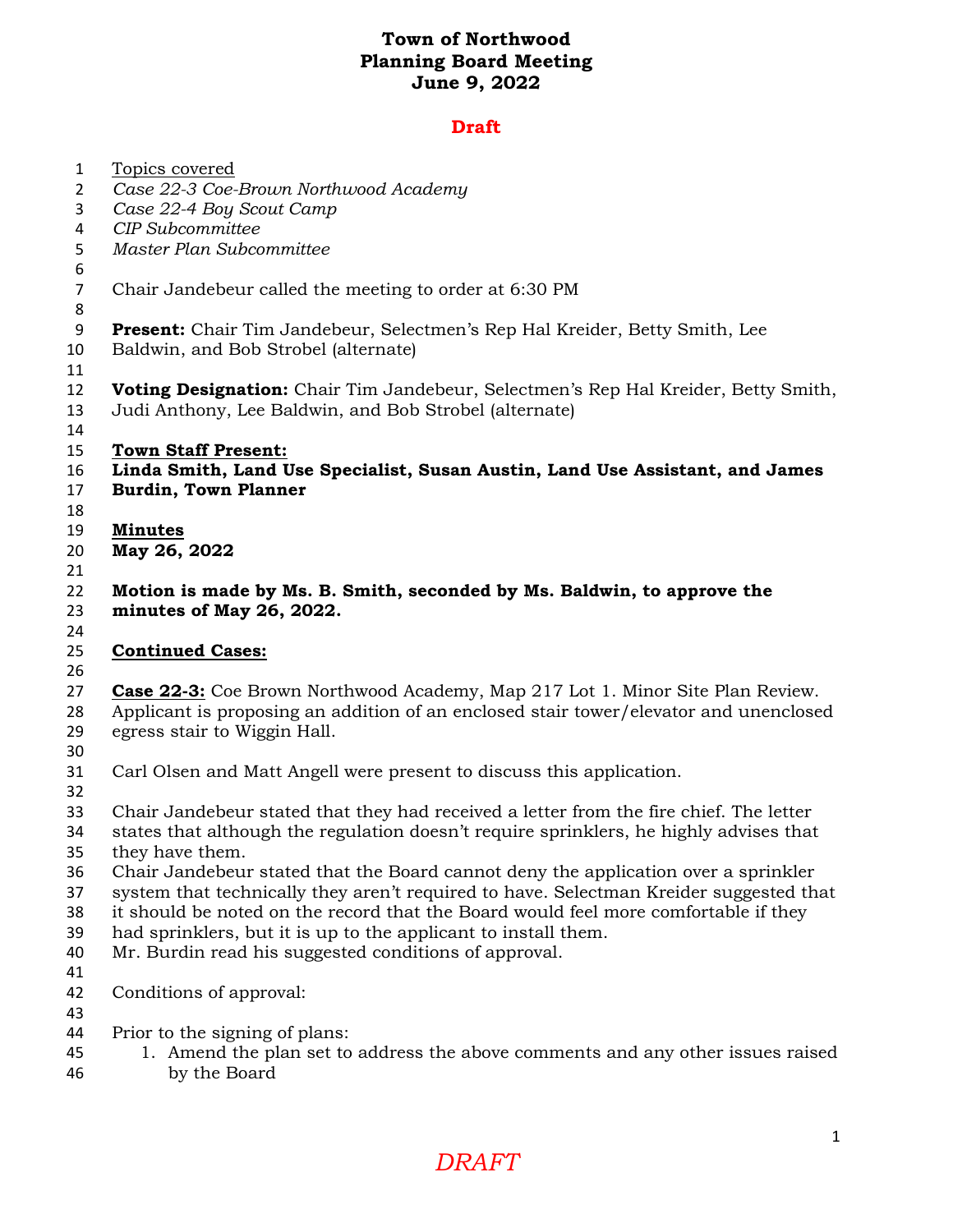#### **Draft**

- 2. The applicant will acquire and provide copies of all necessary federal, state, and local permits including but not limited to: an NH DES shoreland permit and an updated NHDOT driveway permit or written confirmation that no such permits are necessary.
- 3. The applicant has acquired a variance for the height of the stairway. The variance and date of its issuance by the ZBA should be noted on the plan.
- 4. Deliver three signed and stamped copies of the plan for signature.

Prior to issuance of a building permit:

- 5. The chair will sign the plans indicating final approval of the planning board.
- 6. The applicant will conduct all fire inspections recommended by the Fire Chief per the letter from the Fire Chief dated 6/9/22

### **Ms. B. Smith made a motion, seconded by Selectman Kreider, to approve the applications with the above conditions. Motion carried 6/0.**

 

 **Case 22-4:** Boy Scouts of America/Dan Farrell 292 Blakes Hill Road Map 224 Lot 9. Minimal Impact Review. Applicant is proposing to replace seven tent platforms with cabins.

 Brian Labeyo, CEO for Lantern Light Camps, and Dan Farrell, representative for the applicant, were present to speak for the application.

 Chair Jandebeur stated that the Board did a site walk of this camp. The site walk was very informative. Chair Jandebeur stated Camp Yavneh, in a summer, gets about 525 people that stay for 8 weeks. Those 500 people are there the entire time. This camp only gets 125 people at a time. When they talk about how many people come in, the 300 aren't there at the same time. It's a lot less wear and tear on the septic.

 Mr. Burdin stated that he would recommend this waiver request be interpreted as "A waiver to Section IV.C., Minimal Impact Application, to allow the minimal impact

application to apply to a proposed site plan that meets all 14 criteria, but which

proposes changes to structures on the exterior of the site. Mr. Burdin stated that in

2018, the plan was to provide an overall site plan in the future. Nothing was noted on

 the Notice of Decision, however. He stated that he would suggest that the Board and the applicant consider whether a suitable compromise might be to grant the waiver in

this case, but to place an expiration date on any approval of the application to add an

incentive for a more detailed site plan to be provided in the future, while providing

sufficient time to procure and budget for the cost of a design professional.

Ms. L. Smith stated that they could do this in phases, approving what they want to

- build now, do a survey for just that area. Then, as they are adding to it, they are
- adding to a stamped plan that will eventually become their site plan.
- 

# *DRAFT*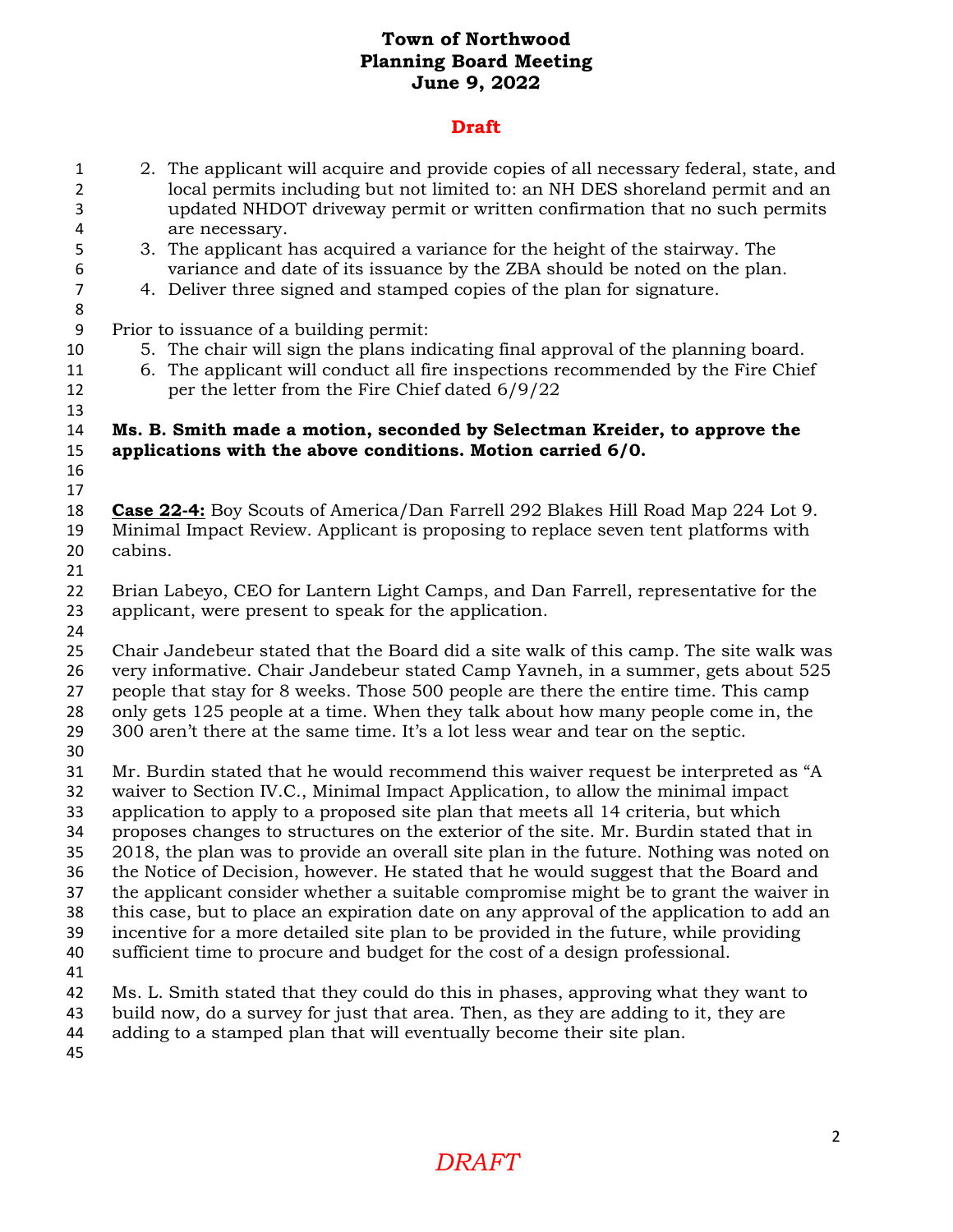### **Draft**

- Mr. Burdin stated that subsequent applications need to be minor site plans that depict survey grade interpretations of the area that eventually be added to the entire site plan.
- Discussion ensued about how to approve this while also working out a plan for a site plan that would spread the cost out over five years.
- Mr. Burdin read his recommended conditions of approval.
- In the notice of decision, he will note the maximum total capacity of the site is 225 beds, including all campers, staff, and personnel on site at a given time.
- Prior to the signing of plans:

- 14 1. The applicant will acquire and provide copies of all necessary federal, state, and local permits including but not limited to an NH DES shoreland permit or written confirmation that no such permit is necessary.
- 2. Provision of an operation calendar describing the type of programming to occur on the site at a given time throughout the year. For example, weeklong overnight camps, day campers, weekend camps, etc. To provide an estimate of traffic for the site at any given time.
- 3. Deliver three signed copies of the plan for signature.
- Prior to issuance of a building permit:
- 4. The chair will sign the plans indicating final approval of the planning board.

Conditions Subsequent:

- 5. The applicants will submit an overall site plan for this site, meeting the standards of a Minor site plan by December 31, 2027, according to the following procedures:
- a. This timeline may be extended by the Planning Board for good cause. b. Specific waivers to the requirements of a minor site plan may be granted by the Planning Board for good cause.
- c. The overall site plan will prioritize the relative locations of buildings and septic systems within each campsite, or other self-contained area of development, i.e., dining hall or rec area.
- d. Any intervening applications before this date shall meet the standards of a minor site plan for the specific campsite or self-contained area of development.
- e. This approval shall expire immediately following the deadline above or is extended for good cause, or if before mentioned site plan has not been provided.
- 

*DRAFT*